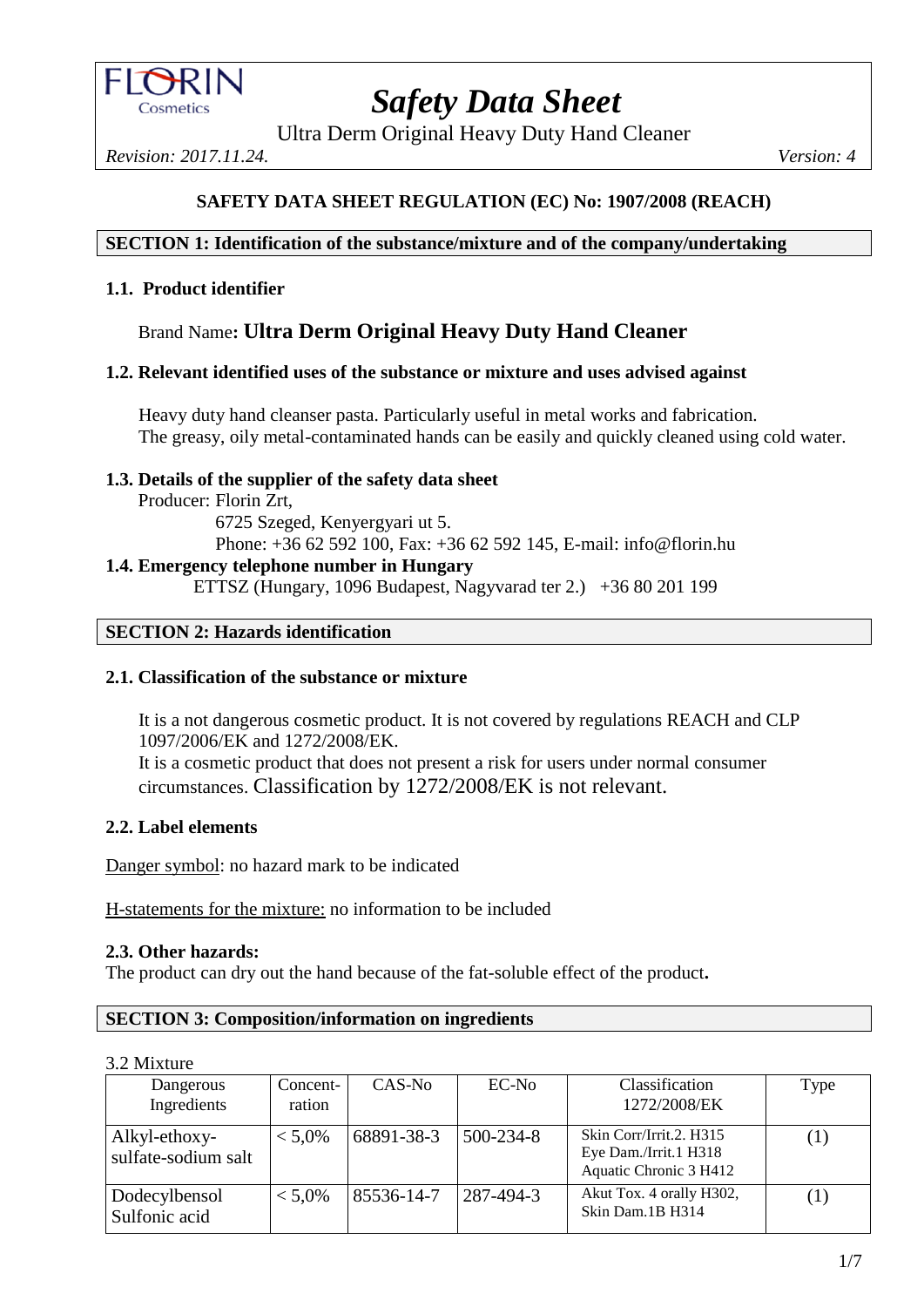

Ultra Derm Original Heavy Duty Hand Cleaner

*Revision: 2017.11.24. Version: 4*

- (1) Material classified according to health or environmental danger
- (2) Material has occupational exposure limit
- (3) Material meets the PBT criteria requirement according to XIII. annex of 1907/206/EK
- (4) Materials meet the vPvB criteria requirement according to XIII. annex of 1907/2006/EK

The hazardous ingredients specified in the table do not have an exposure limit value. Classification of the dangerous components listed in the table and H-statements: see section 16

## **SECTION 4: First aid measures**

## **4.1. Description of first aid measures**

| General information:     | In case of accident or if you feel unwell, seek medical advice (show<br>the label or the MSDS if required). Loosen your tight dresses (tie, belt).                                                                        |
|--------------------------|---------------------------------------------------------------------------------------------------------------------------------------------------------------------------------------------------------------------------|
| If inhaled:              | Move exposed person to fresh air and place into rest position in which<br>can breathe easy. Get medical attention if adverse health effects persist<br>or are severe.                                                     |
| In case of eye contact:  | Remove contact lenses if possible. Rinse the eyes with plenty of fresh<br>water for 10 minutes while folding eyebrow edges and simultaneously<br>moving the eyeball. In case of eye injury medical treatment is required. |
| In case of skin contact: | Remove contaminated clothing and footwear than wash affected parts<br>of the body with plenty of water. Use skin protection cream.                                                                                        |
| If swallowed             | Wash the damaged oral cavity with plenty of drinking water and drink 0.5<br>litres of pleasantly cool drinking water. Do not induce vomiting.<br>If bigger volume swallowed, seek medical advice.                         |

Personal protective equipment for first aid: Protective gloves.

- **4.2. Most important symptoms and effects, both acute and delayed:** No data available beyond the specified it in the 4.1 point.
- **4.3. Indication of any immediate medical attention and special treatment needed** Delayed effects are not known

## **SECTION 5: Fire-fighting measures**

# **5.1. Extinguishing media**

Suitable extinguishing media: water spray, carbon dioxide  $(CO<sub>2</sub>)$ , dry powder, alcohol resistant foam. Unsuitable extinguishing media: not known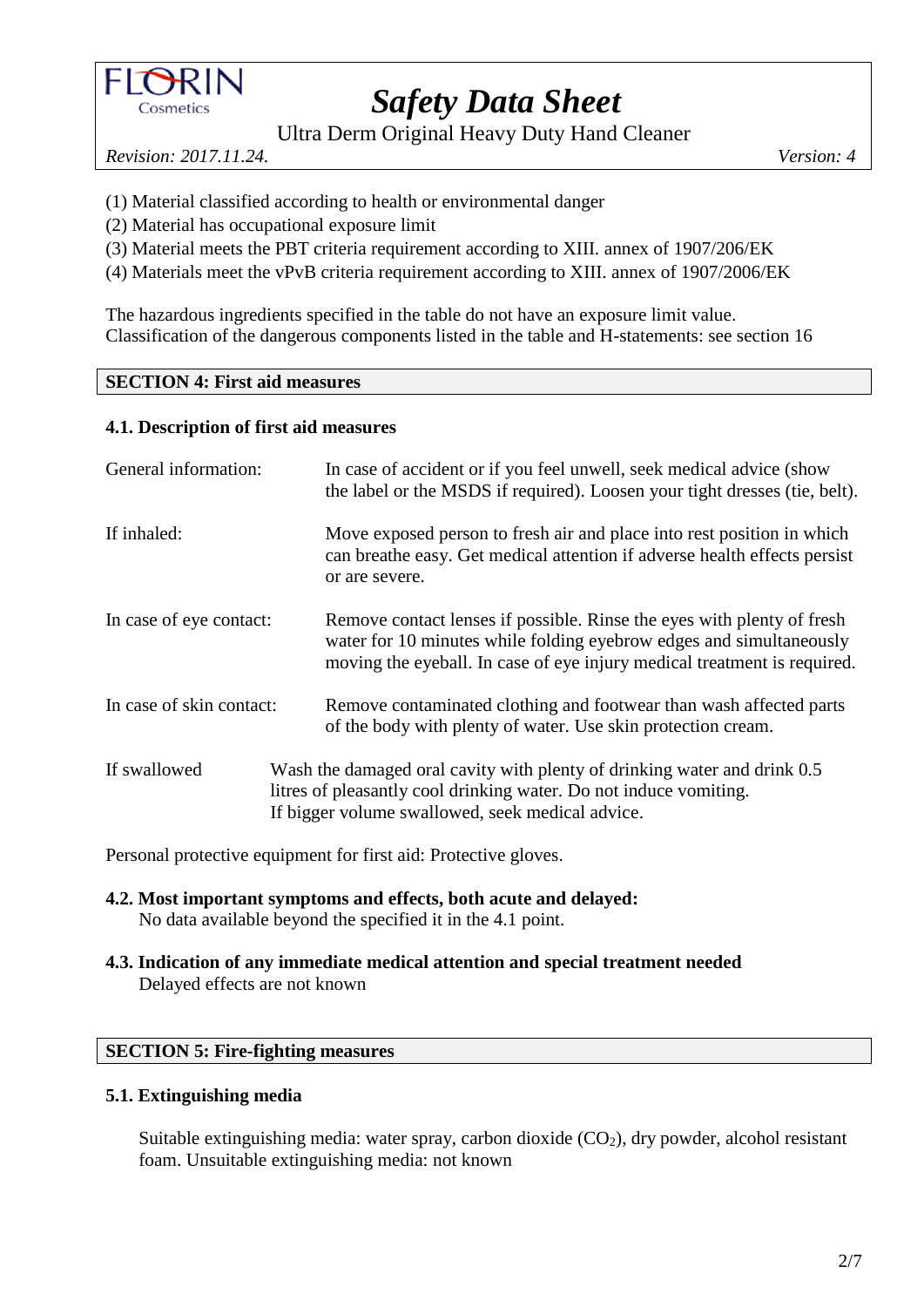

Ultra Derm Original Heavy Duty Hand Cleaner

*Revision: 2017.11.24. Version: 4*

# **5.2. Specific hazards during fire fighting**

In case of high fire decomposition products may include the following materials: carbon dioxide, carbon monoxide, sulphur oxides (SOx)

## **5.3. Advice for fire-fighters**

In case of large fire, wear self-contained breathing apparatus and heat protection. Other: If possible prevent the extinguishing agent and the sewage entering into surface and ground water.

#### **SECTION 6: Accidental release measures**

## **6.1. Personal precautions, protective equipment and emergency procedures**

The affected area is enclosed with a protective pad. Spilled mixture can cause slippery flooring, wear rubber boots, protective gloves. In case of a closed room, provide adequate ventilation.

#### **6.2. Environmental precautions**

Avoid contact with groundwater and waterways, soil or the environment. Large amounts of concentrated mixtures should be reported to the local authority in case of live, surface, soil and waste water entering the soil.

#### **6.3. Methods and material for containment and cleaning up**

Methods and material for containment and cleaning up: Absorb spillage with a protective foam, with an inert absorbent material (earth, sand, diatomaceous earth) or universal absorbent. It must be collected in a lockable, labelled container. Avoid access to the drainage system, surface and ground water. In case of accidental spillage and entering into surface waters, the mixture should be diluted with large amounts of water. Wash the remainder with plenty of water

## **SECTION 7: Handling and storage**

## **7.1. Precautions for safe handling**

Avoid excessive contamination of personnel. Eating, drinking and smoking are not recommended during use. After use, seal the container. Observe personal hygiene regulations**.**

#### **7.2. Conditions for safe storage, including any incompatibilities**

Storage: Store in original, well-sealed packaging in a dry, frost-free, cool place. Keep out of the reach of children and foodstuffs. In case of contact with eyes, rinse immediately with plenty of water and seek medical advice.

Special uses: Important information and instructions can be found on the Safety Data Sheet or on the product's label.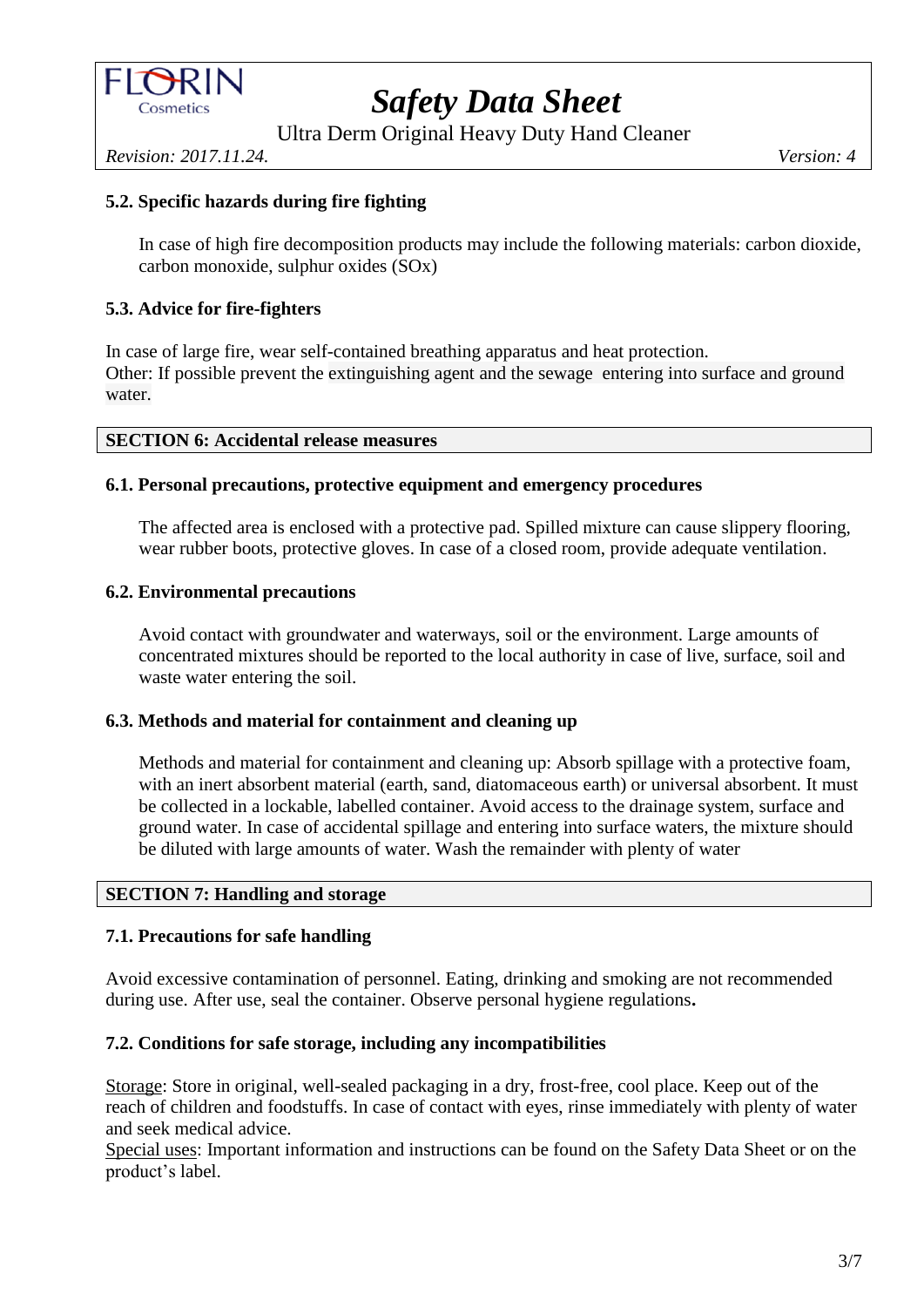

Ultra Derm Original Heavy Duty Hand Cleaner

*Revision: 2017.11.24. Version: 4*

# **SECTION 8: Exposure controls/personal protection**

Ensure that workers understand the properties of the mixture, comply with occupational safety and occupational health and environmental protection. Comply personal hygiene regulations while eating, drinking and smoking are not recommended when using the mixture. Wash hands with warm water before eating and after use. In case of contact with eyes, rinse immediately with plenty of water and seek medical advice in case of sever persistent itching.

## **8.1. Control parameters**

The limit value of the mixture in the workplace airspace is not determined in 25/2000. (IX. 30.) EüM-SzCsM. The value of the hazardous components in 3. point of AK and CK are not regulated in the EÜM-SzCsM Decree 25/2000 (IX.30.).

#### **8.2. Exposure controls**

| Eye/ face protection:   | In case of regular use there is no need for it.                |
|-------------------------|----------------------------------------------------------------|
| Skin protection:        | In case of regular use there is no need for it.                |
| Hand protection:        | In case of regular use there is no need for it.                |
| Respiratory protection: | In case of regular use there is no need for it.                |
| Thermal hazards:        | Under the specified storage conditions, there is no need for a |
|                         | thermal shock during use of the product                        |

## **SECTION 9: Physical and chemical properties**

#### **9.1. Information on basic physical and chemical properties**

| Main property:<br>a)            | Pasta type of hand cleanser |
|---------------------------------|-----------------------------|
| Colour<br>b)                    | White green                 |
| c) Smell:                       | Pine type of perfume        |
| d) pH-value: $(1\%)$            | $5,0-7,0$                   |
| e) Melting point:               | Not applicable              |
| f) Boiling point:               | Not applicable              |
| g) Flesh point:                 | Not applicable              |
| h) Evaporation speed:           | Not applicable              |
| i) Flammability in solid form:  | Not applicable              |
| i) Upper/Lower flammable limit: | Not applicable              |
| k) Steam-Pressure:              | Not applicable              |
| 1) Steam-density:               | Not applicable              |
| m) Relative density:            | appr: 0,86 g/ml             |
| n) Solubility:                  | In any ration in water      |
| o) Distribution ratio           |                             |
| n-octanol /water:               | Not applicable              |
| p) Self-ignition:               | Not applicable              |
| q) Decomposition temperature:   | Not applicable              |
| r) Viscosity:                   | Not applicable              |
| s) Danger:                      | Not applicable              |
| t) Oxidation property:          | Not applicable              |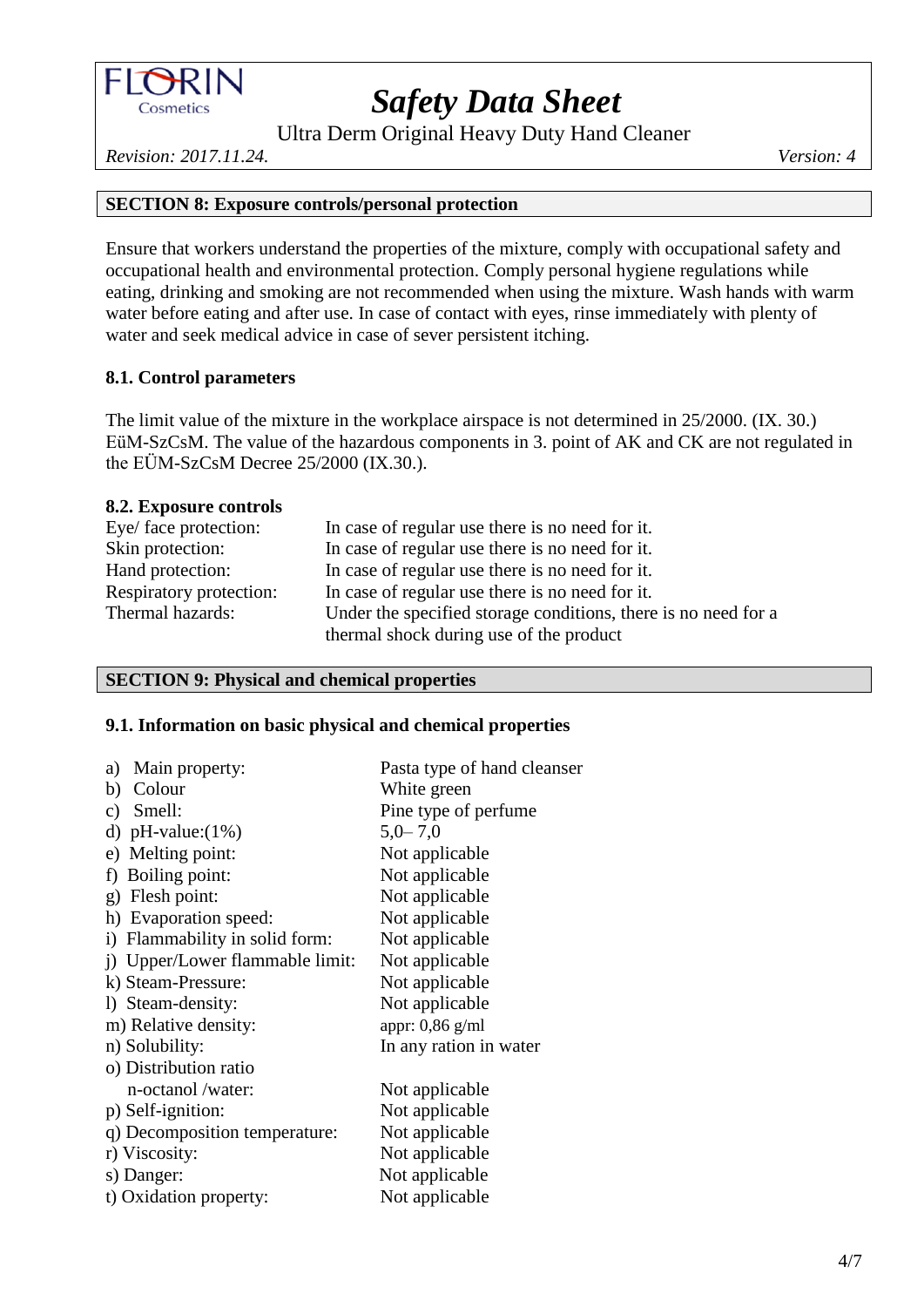

Ultra Derm Original Heavy Duty Hand Cleaner

*Revision: 2017.11.24. Version: 4*

## **9.2. Other information:**

| Relative density: $(20 C)$ |  |
|----------------------------|--|
| Total detergent content    |  |

appr:  $0,86$  g/ml  $min$  4.8 %

## **SECTION 10: Stability and reactivity**

Chemical stability: 0 to 40 °C and under normal pressure the product is stable. Possibility of hazardous reactions: Not known. Conditions to Avoid: Protect from high temperature, long-term direct sunlight. Incompatible Materials: Strong acids, strong alkalis, strong oxidizing and reducing agents.

Hazardous decomposition products: No decomposition if used as directed.

# **SECTION 11: Toxicological information**

#### **Information for toxicological effects**

The product is a cosmetic product it is not harmful for the users

| Acute toxicity:         |                                   | There are no toxicological information avaible                          |
|-------------------------|-----------------------------------|-------------------------------------------------------------------------|
| Irritation              |                                   | The product is not irritative.                                          |
| Caustic effect          |                                   | No caustic effect                                                       |
| Sensibilization:        |                                   | Not known                                                               |
| Repeated exposure:      |                                   | Not known                                                               |
| Carcinogenicity:        |                                   | Not known                                                               |
| Germ cell mutagenicity: |                                   | Not known                                                               |
| Reproductive toxicity:  |                                   | Not known                                                               |
| By inhalation:          |                                   | Possible local irritation in the respiratory tract and mucous membranes |
| Skin contact:           |                                   | The product can dry out of the product due to its fat-soluble effect    |
| Eye contact:            |                                   | May cause redness of the eyes and eyelids                               |
| Oral:                   | Nausea, nausea, vomiting, malaise |                                                                         |
|                         |                                   |                                                                         |

#### **SECTION 12: Ecological information**

The mixture contains surfactants. Avoid large amount to enter into surface and ground water. Critical dangers are not known.

12.1. Toxicity: Not determined for the product.

12.2. Persistence and degradability: The surfactants decompose in the environment. Surfactants are Then biological degradability of the surfactants comply with Regulation (EC) No 648/2004.

- 12.3. Bio accumulative potential: Not determined.
- 12.4. Mobility in soil: Not determined.
- 12.5. Results of PBT and vPvB assessment: Not determined.
- 12.6. Other adverse effects: The toxicity of the product has not been determined for the environment.

## **SECTION 13: Disposal considerations**

#### **13.1. Waste treatment methods**

Do not dispose the mixture, or its unused residue, its packaging wrap into live water, sewer and soil.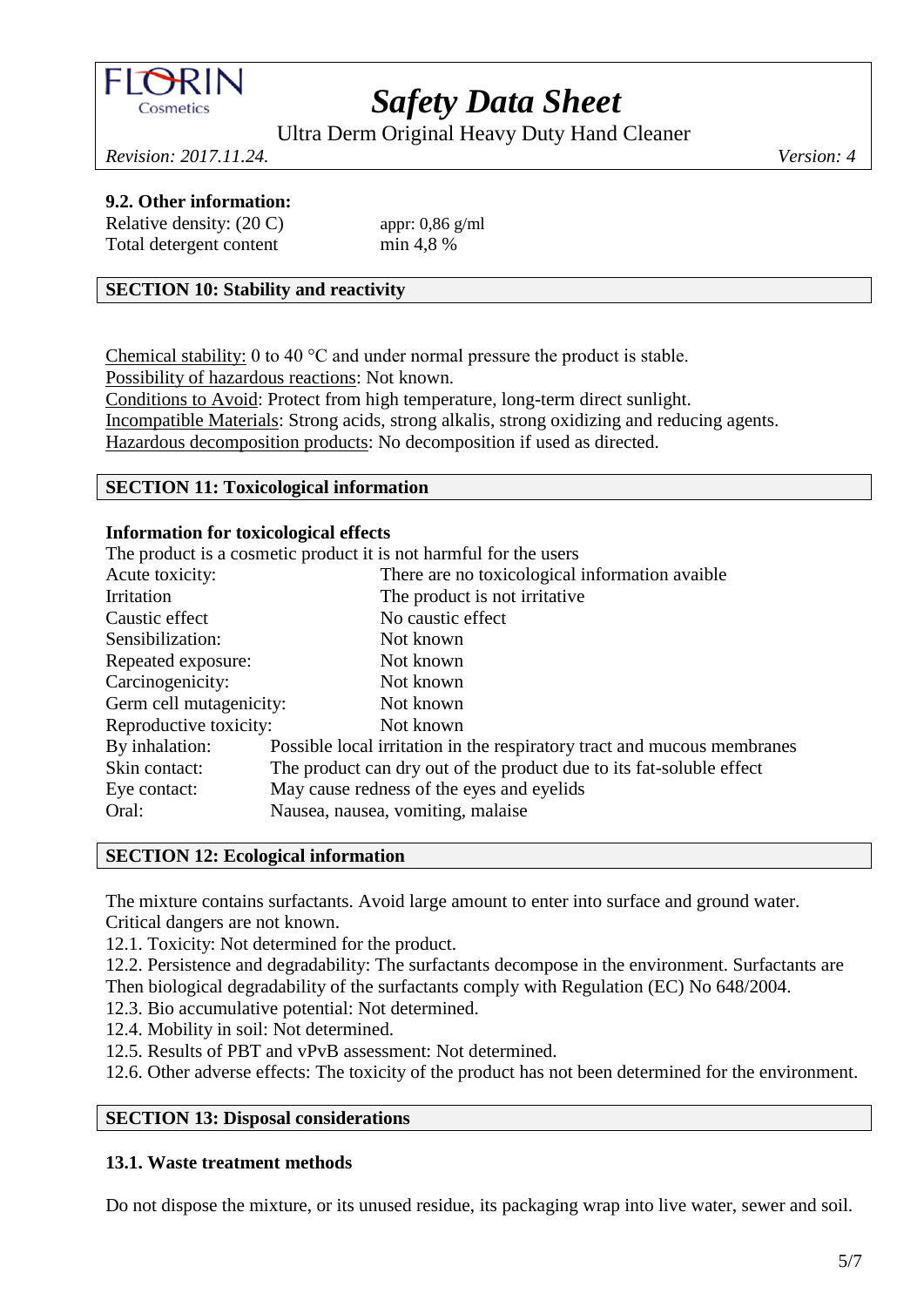

Ultra Derm Original Heavy Duty Hand Cleaner

*Revision: 2017.11.24. Version: 4*

Disposal considerations: In case of spillage of small quantities, wash with plenty of water in the drainage system. In case of large volume, collect spillage and dispose of the waste to the specialized company that specializes in this.

EWC codes for the mixture and packaging material:

EWC code for waste mixtures 20 01 30: Detergents other than 20 01 29 \*.

EWC codes for wrapped packaging material (depending on the packaging material):

15 01 02: plastic packaging wastes; 15 01 04: Metal packaging wastes

# **SECTION 14: Transport information**

| 14.1. UN number:                                                                           |                 |
|--------------------------------------------------------------------------------------------|-----------------|
| 14.2. ENST shipping code:                                                                  |                 |
| 14.3. Transport hazard class                                                               |                 |
| 14.4. Packing group:                                                                       |                 |
|                                                                                            |                 |
| 14.5. Environmental hazards                                                                | Nο              |
| 14.6. Special precautions for user                                                         | No              |
| 14.7. Transport in bulk according to<br>Annex II of MARPOL73/78 and the<br><b>IBC</b> Code | Not applicable. |

# **SECTION 15: Regulatory information**

15.1. Safety, health and environmental regulations/legislation specific for the substance or mixture

Considered European Union laws and regulations:

- Regulation (EC) No 1272/2008 CLP
- Regulation (EC) No. 1907/2006 REACH
- Amendment of Regulation (EU) No 1907/2006 of the European Parliament and of the Council of 830/2015
- Regulation 1223/2009 on cosmetic products

Relevant Hungarian laws and regulations:

- 2000. XXV. Act on Chemical Safety
- Regulation (EC) No 44/2000 (XII.27.) on certain process for the use of dangerous substances and dangerous preparations activities.
- 25/2000 (IX.30) EÜM-SzCsM on the Chemical Safety of Workplaces
- 2000 Year XLIII of the year: Law on Waste Management
- 6/2001 (VII.18.) KöM regulation on the list of wastes
- 98/2001. (VI.15) on the conditions of disposal of hazardous waste
- 2015. Year LXXXIX. Act on the European Agreement on the International Carriage of Dangerous Goods by Road (ADR)

15.2. Chemical Safety Assessment: No chemical safety assessment has been performed